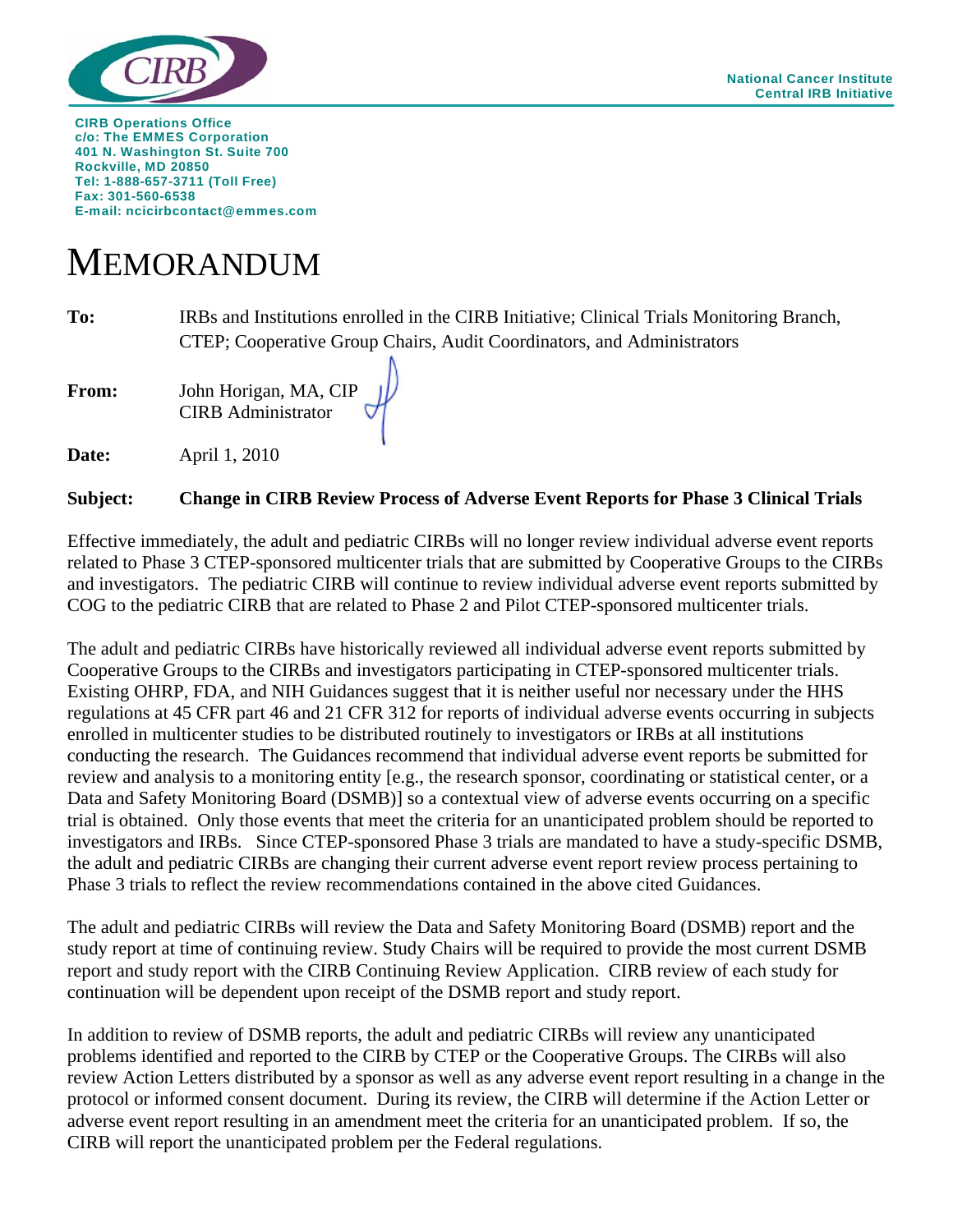

Please find included a copy of the OHRP algorithm for determining whether an adverse event is an unanticipated problem. This algorithm has been excerpted from the "OHRP Guidance on Reviewing and Reporting Unanticipated Problems Involving Risks to Subjects or Others and Adverse Events" dated January 15, 2007. The URL for each Guidance is attached to this memo for ease of your review.



## **OHRP Algorithm for Determining Whether an Adverse Event is an Unanticipated Problem**